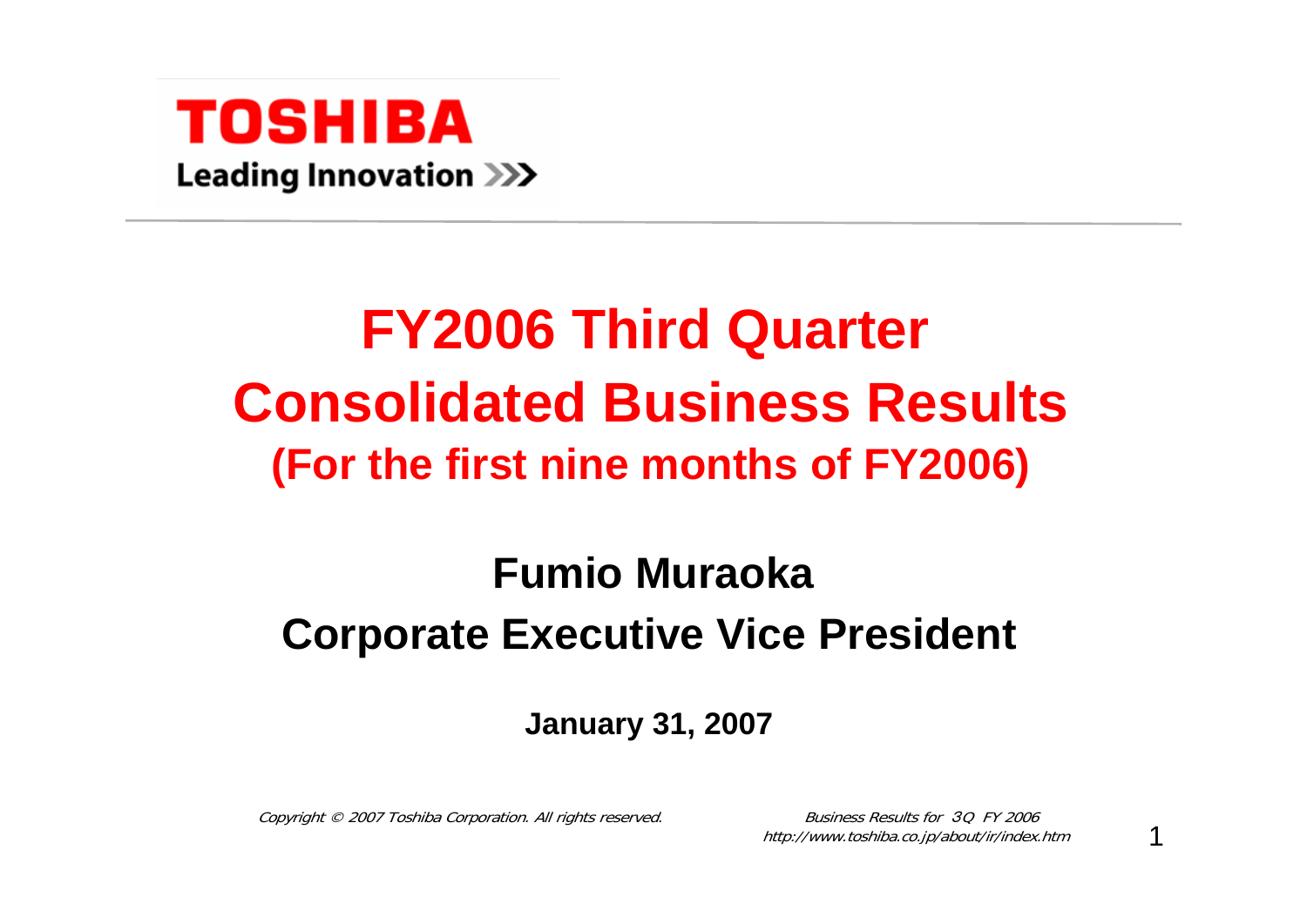#### **Forward-looking Statements**

- This presentation contains forward-looking statements concerning Toshiba's future plans, strategies and performance.
- These forward-looking statements are not historical facts, rather they represent assumptions and beliefs based on economic, financial and competitive data currently available.
- Furthermore, they are subject to a number of risks and uncertainties that, without limitation, relate to economic conditions, worldwide megacompetition in electronics business, customer demand, foreign currency exchange rates, tax rules, regulations and other factors. Toshiba therefore, wishes to caution that actual results may differ materially from our expectations.
- The figures in this presentation are not audited.
- Toshiba's fiscal year runs from April 1 to March 31.
- **Without notes, all of the figures are total amount of nine-months.**

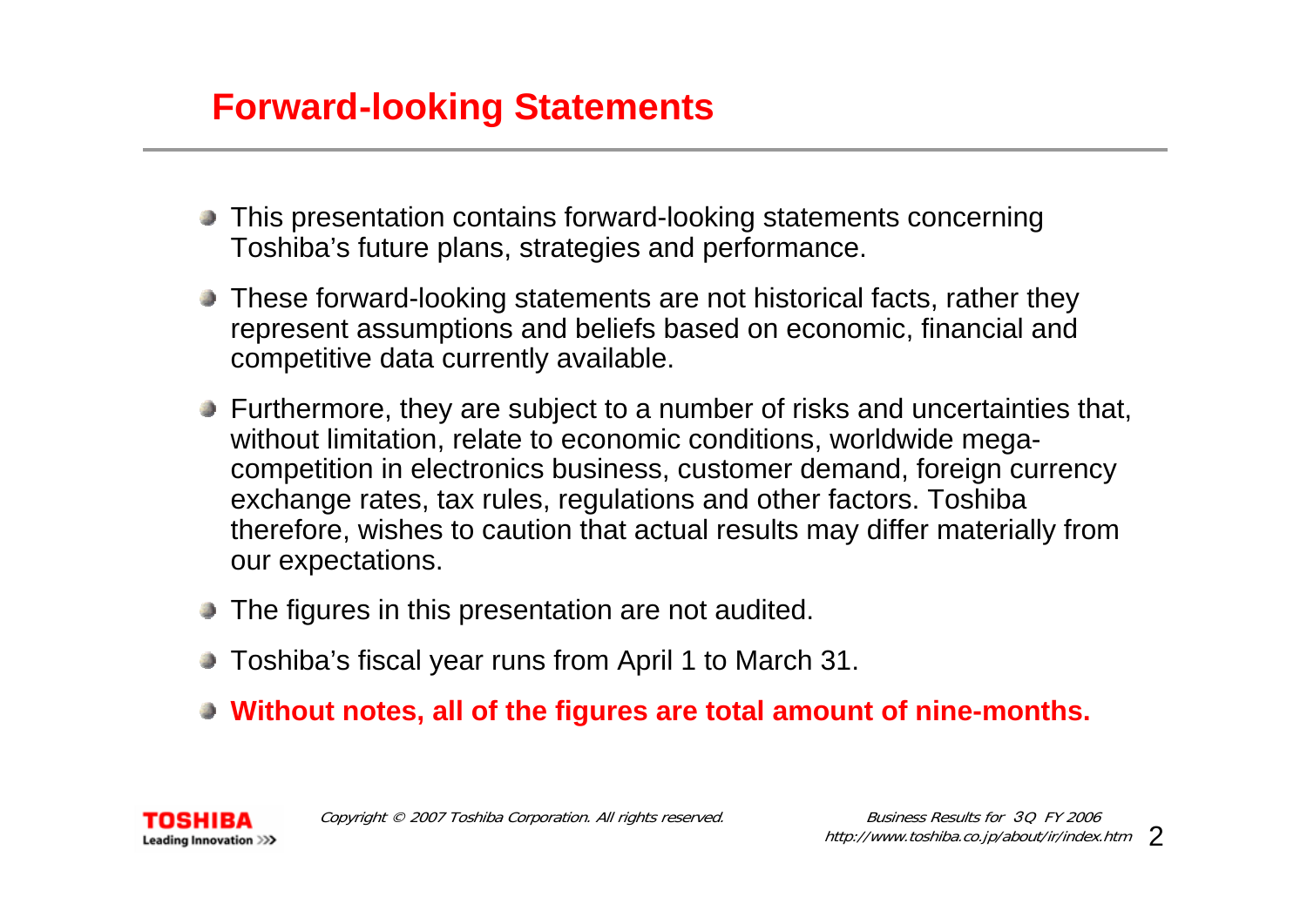## **Key Points for FY2006 1Q - 3Q**

Higher sales and improved operating income against the same period of previous year.

| Net sales:                                           | 4,955.3 billion yen ( + 472.1 billion yen, 111%) |
|------------------------------------------------------|--------------------------------------------------|
| Operating income:                                    | 121.1 billion yen $(+6.1)$ billion yen)          |
| Income before income<br>taxes and minority interest: | 201.6 billion yen $(+ 114.8$ billion yen)        |
| Net income:                                          | 111.3 billion yen ( + 74.8 billion yen)          |

- In promoting its strategy of "Focus and Concentration," Toshiba transferred its interest in GE Toshiba Silicones Co, Ltd. and Toshiba Ceramics Co., Ltd, and completed the acquisition of Westinghouse.
- Third quarter operating income was lower than in the 3Q FY 2005, due to deterioration in the semiconductor market, but income before income taxes and minority interest and net income both rose.

Operating income (loss): 55.9 billion yen (-7.8 billion yen)

Income before income taxes

and minority interest: 117.9 billion yen (+73.2 billion yen)

Net income: 72.5 billion yen (+50.6 billion yen)



Copyright © 2007 Toshiba Corporation. All rights reserved.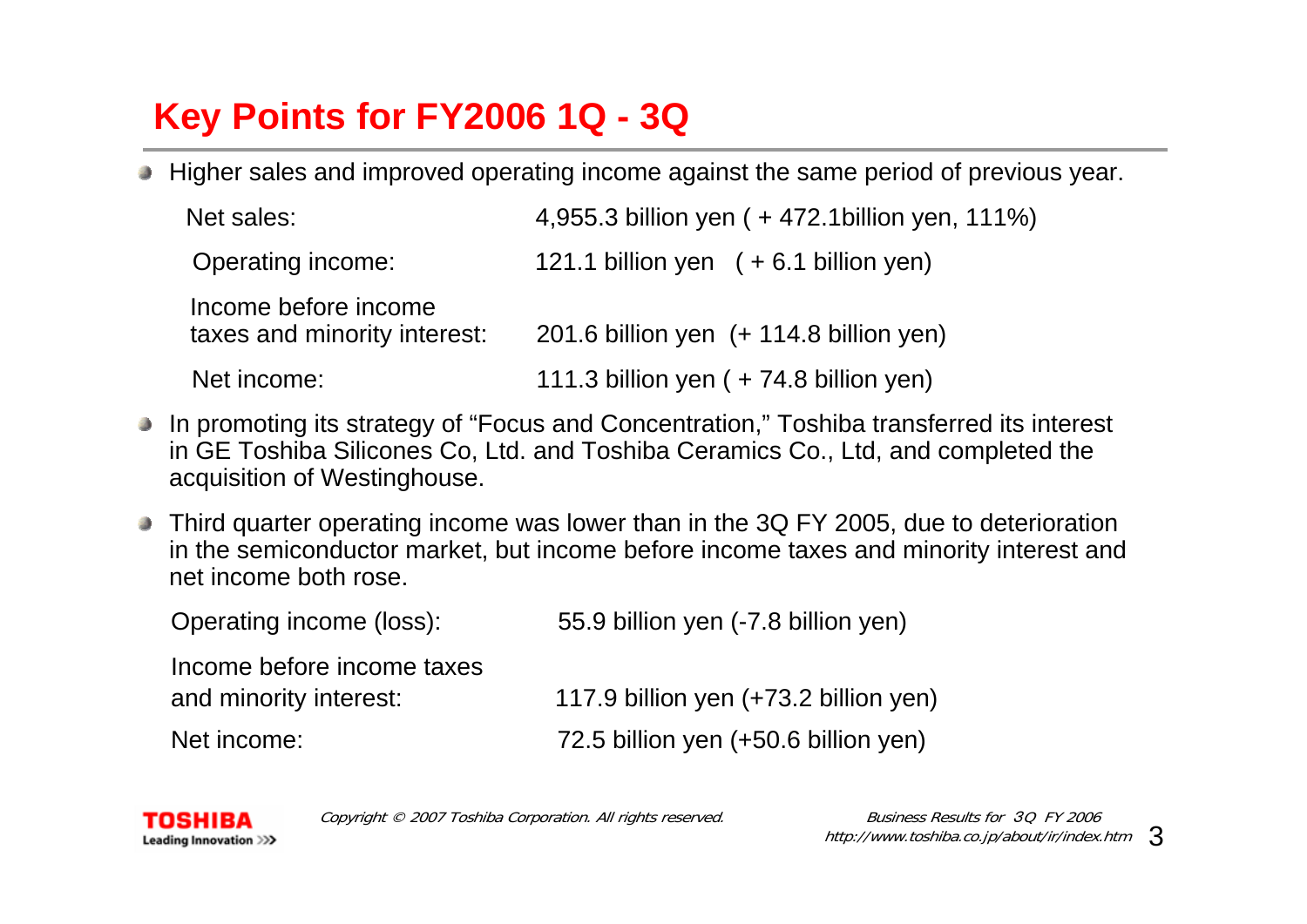### **FY2006 1Q - 3Q Consolidated Business Results**

|                                                               | FY2006 (A) FY2005 (B) |         | $(A)-(B)$ | (A)/B) |
|---------------------------------------------------------------|-----------------------|---------|-----------|--------|
| Net sales                                                     | 4,955.3               | 4,483.2 | 472.1     | 111%   |
| Operating income (loss)                                       | 121.1                 | 115.0   | 6.1       |        |
|                                                               | 2.4%                  | 2.6%    | $-0.2%$   |        |
| Income (loss) before<br>income taxes and minority<br>interest | 201.6                 | 86.8    | 114.8     |        |
|                                                               | 4.1%                  | 1.9%    | 2.2%      |        |
| Net income (loss)                                             | 111.3                 | 36.5    | 74.8      |        |
|                                                               | 2.2%                  | 0.8%    | 1.4%      |        |
| Basic earnings per share                                      | ¥34.61                | ¥11.35  | ¥23.26    |        |

#### **(**¥ **in billions, except earnings per share)**

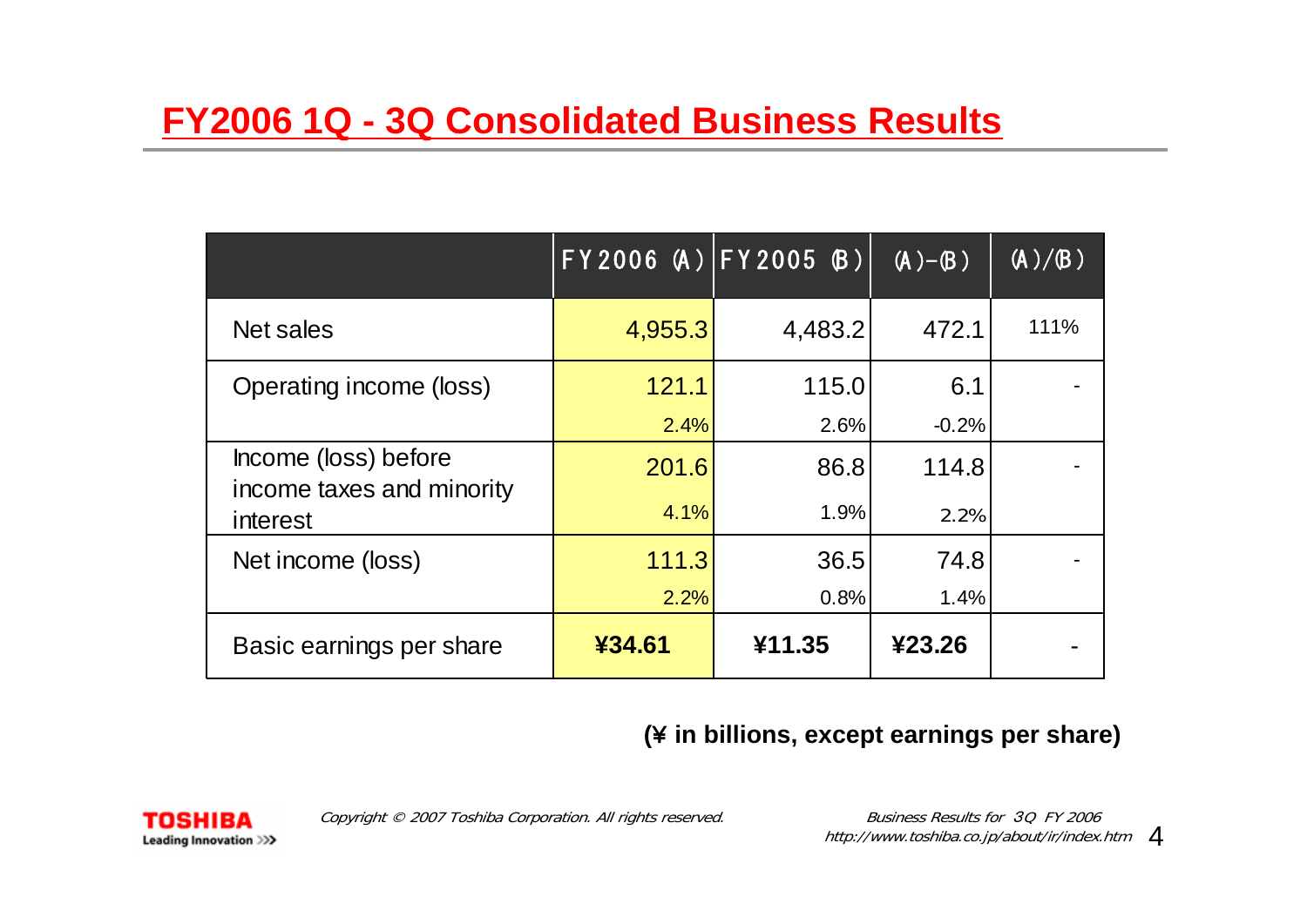## **FY2006 1Q - 3Q Segment Information**

| Net sales                 | FY2006 (A)        | FY2005 (B)        | $(A) - (B)$        | (A) / (B) | (¥ in billions) |
|---------------------------|-------------------|-------------------|--------------------|-----------|-----------------|
| <b>Digital Products</b>   | 2,063.7           | 1,864.0           | 199.7              | 111%      |                 |
| <b>Electronic Devices</b> | 1,179.8           | 1,021.1           | 158.7              | 116%      |                 |
| Social Infrastructure     | 1,284.5           | 1,209.7           | 74.8               | 106%      |                 |
| Home Appliances           | 549.0             | 507.3             | 41.7               | 108%      |                 |
| <b>Others</b>             | 281.9             | 266.0             | 15.9               | 106%      |                 |
| Total                     | 4,955.3           | 4,483.2           | 472.1              | 111%      |                 |
| Operating income (loss)   | <b>FY2006 (A)</b> | FY2005 (B)        | $(A) - (B)$        | (A) / (B) |                 |
| <b>Digital Products</b>   | 9.8<br>0.5%       | 19.9<br>1.1%      | $-10.1$<br>$-0.6%$ | 49%       |                 |
| <b>Electronic Devices</b> | 79.4<br>6.7%      | 79.3<br>7.8%      | 0.1<br>$-1.1%$     | 100%      |                 |
| Social Infrastructure     | 22.2<br>1.7%      | 11.6<br>1.0%      | 10.6<br>0.7%       | 191%      |                 |
| Home Appliances           | 1.8<br>0.3%       | $-5.5$<br>$-1.1%$ | 7.3<br>1.4%        |           |                 |
| <b>Others</b>             | 9.6<br>3.4%       | 9.9<br>3.7%       | $-0.3$<br>$-0.3%$  | 97%       |                 |
| Total                     | 121.1<br>2.4%     | 115.0<br>2.6%     | 6.1<br>$-0.2%$     | 105%      |                 |



Copyright © 2007 Toshiba Corporation. All rights reserved.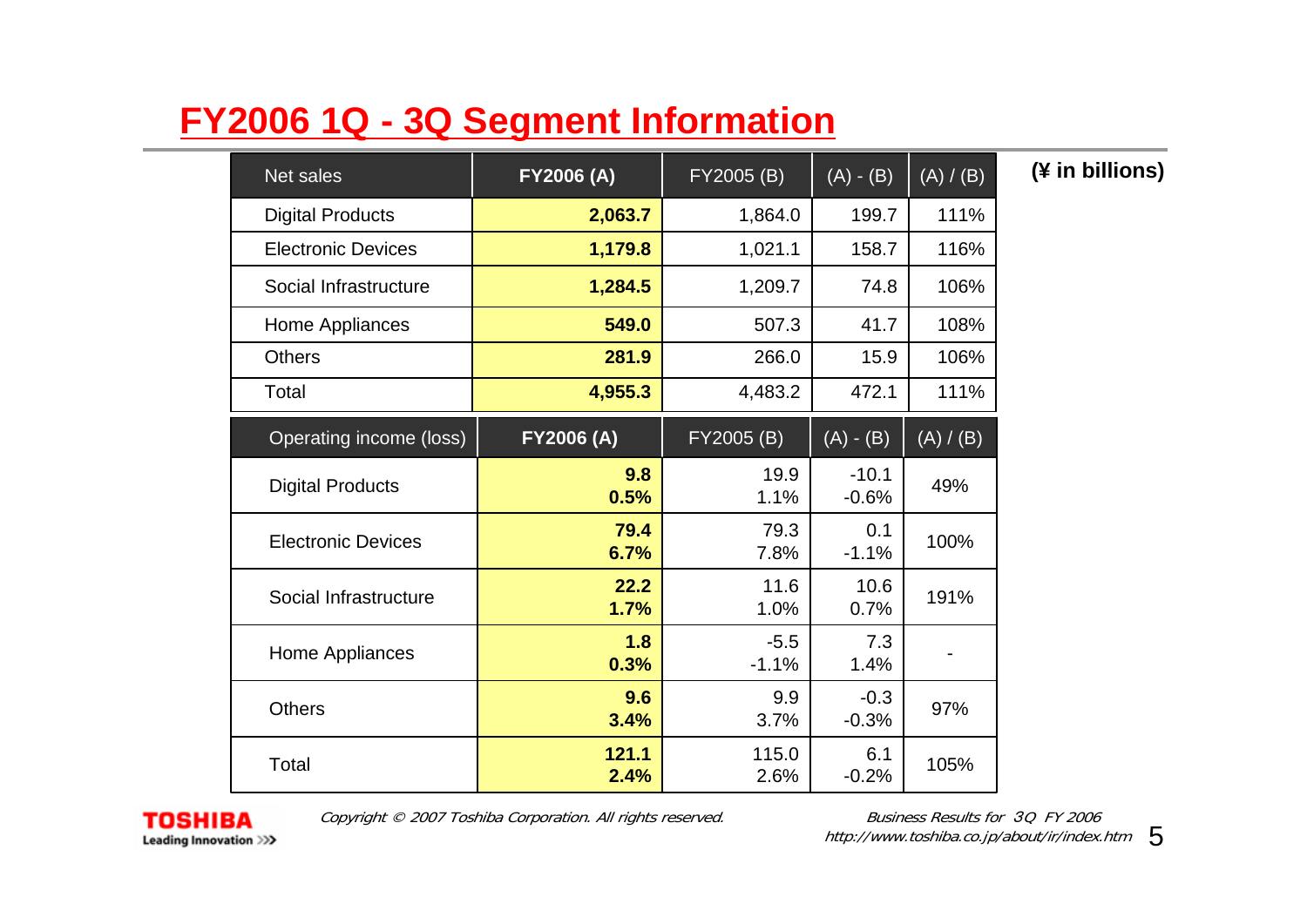## **Operating Income (Loss), FY 2005 1Q-3Q and FY2006 1Q-3Q**



TOSHIBA Leading Innovation >>> Copyright © 2007 Toshiba Corporation. All rights reserved.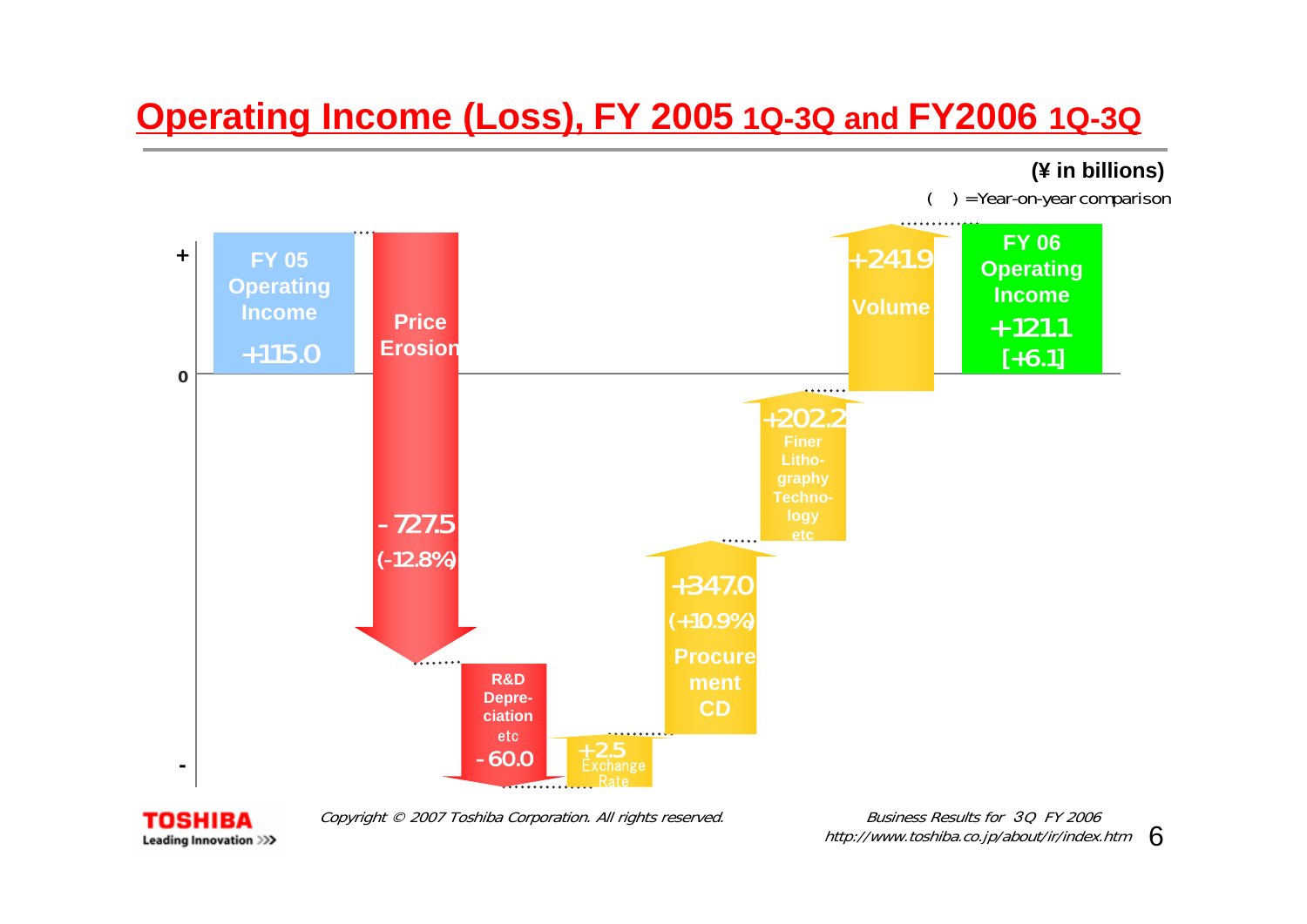#### **FY2006 1Q - 3Q Results - Overview**

Leading Innovation >>>



http://www.toshiba.co.jp/about/ir/index.htm 7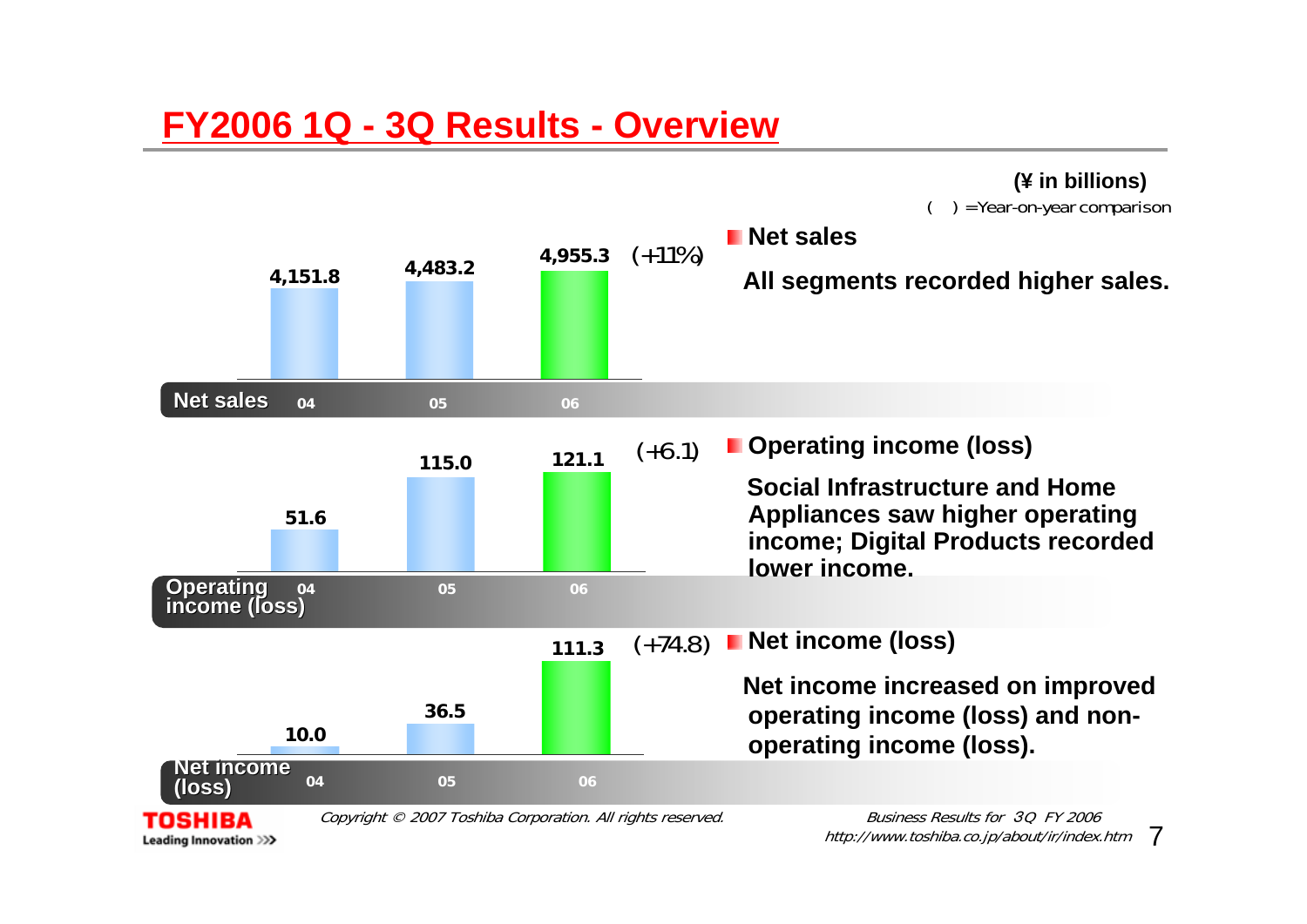## **Digital Products FY 2006 1Q - 3Q**

#### **(¥ in billions)**

( ) = Year-on-year comparison



- **Strong performances in TV, mobile AV devices, HDD & ODD and PC business growth in overseas market resulted in increased sales.**
- **ODD and TV business saw improvement.**

**operating income.**

**Lower net sales in the Mobile Phone business and a PC business loss in the first half of FY 2006 combined to lower** 

Copyright © 2007 Toshiba Corporation. All rights reserved.

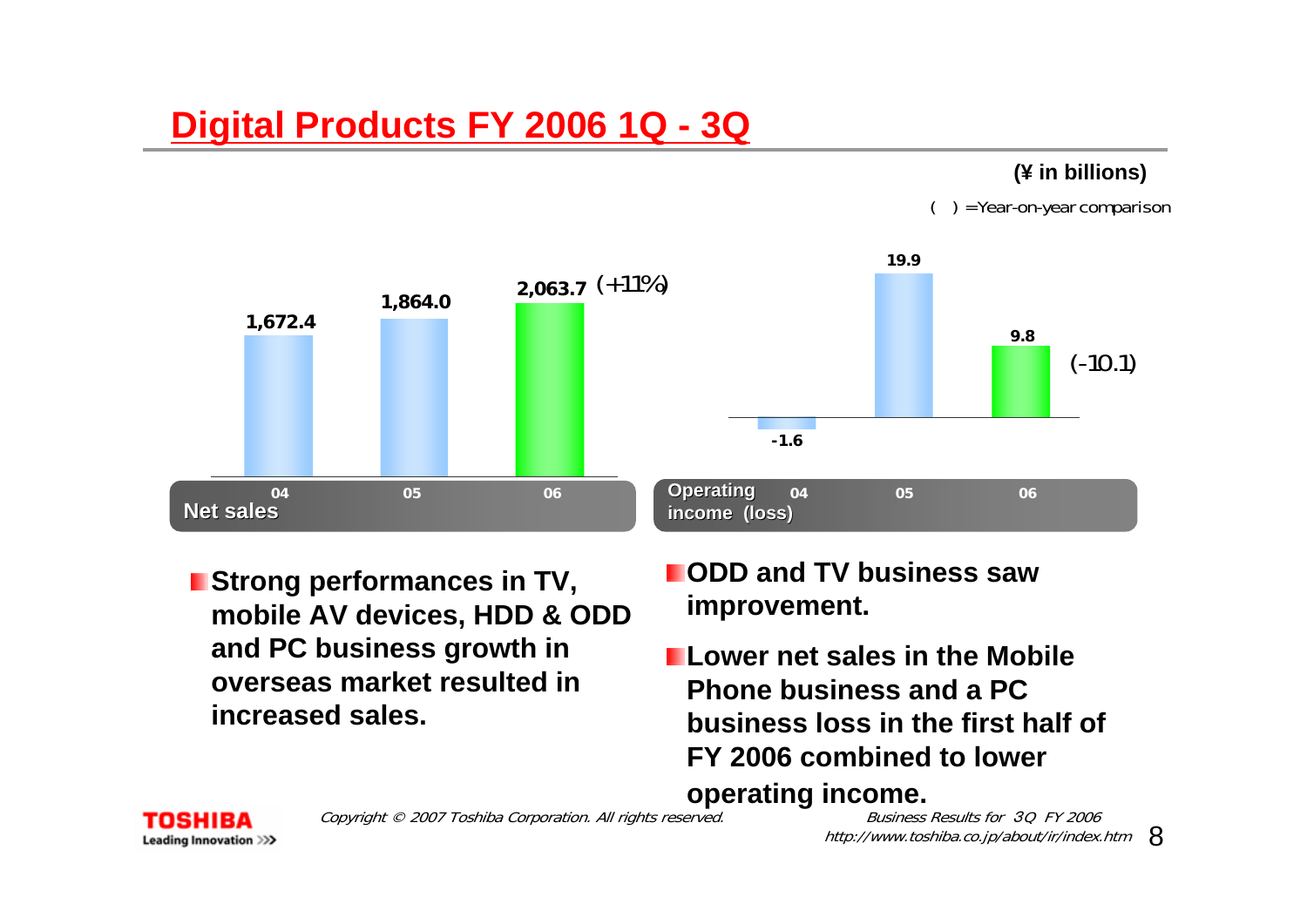## **PC Business FY 2006 1Q - 3Q**



- **Sales increased on unit sales growth, especially in overseas markets.**
- **A first half loss caused lower income.**
- **The business was in the black in the third quarter.**



**(¥ in billions)**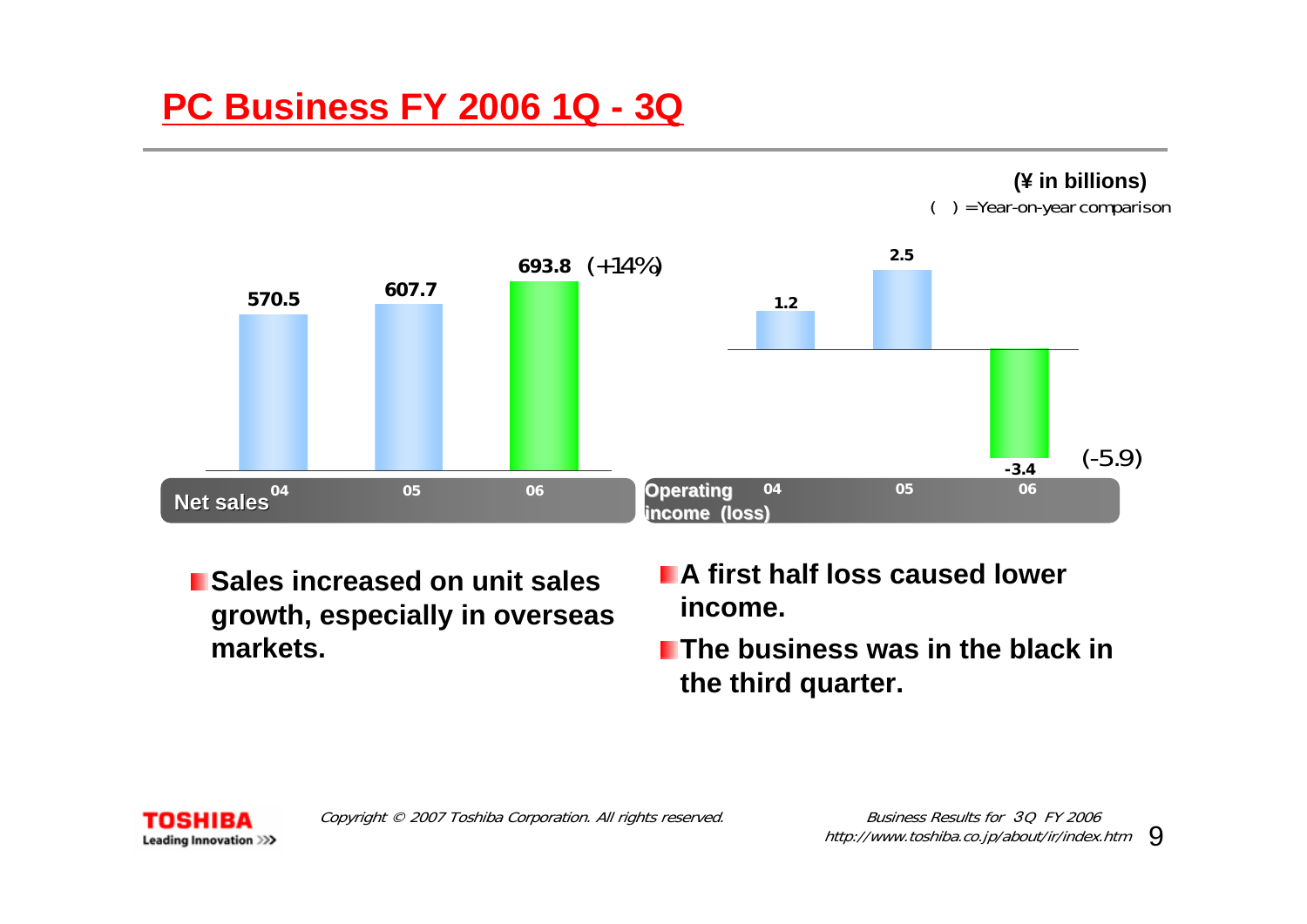#### **Electronic Devices FY 2006 1Q - 3Q**

#### **(¥ in billions)**

( ) = Year-on-year comparison



**Strong performances in Memories and System LSIs contributed to increased sales.**

**E** Strong performances in System **LSIs and LCDs overcame price declines in Memories and kept operating income.** 

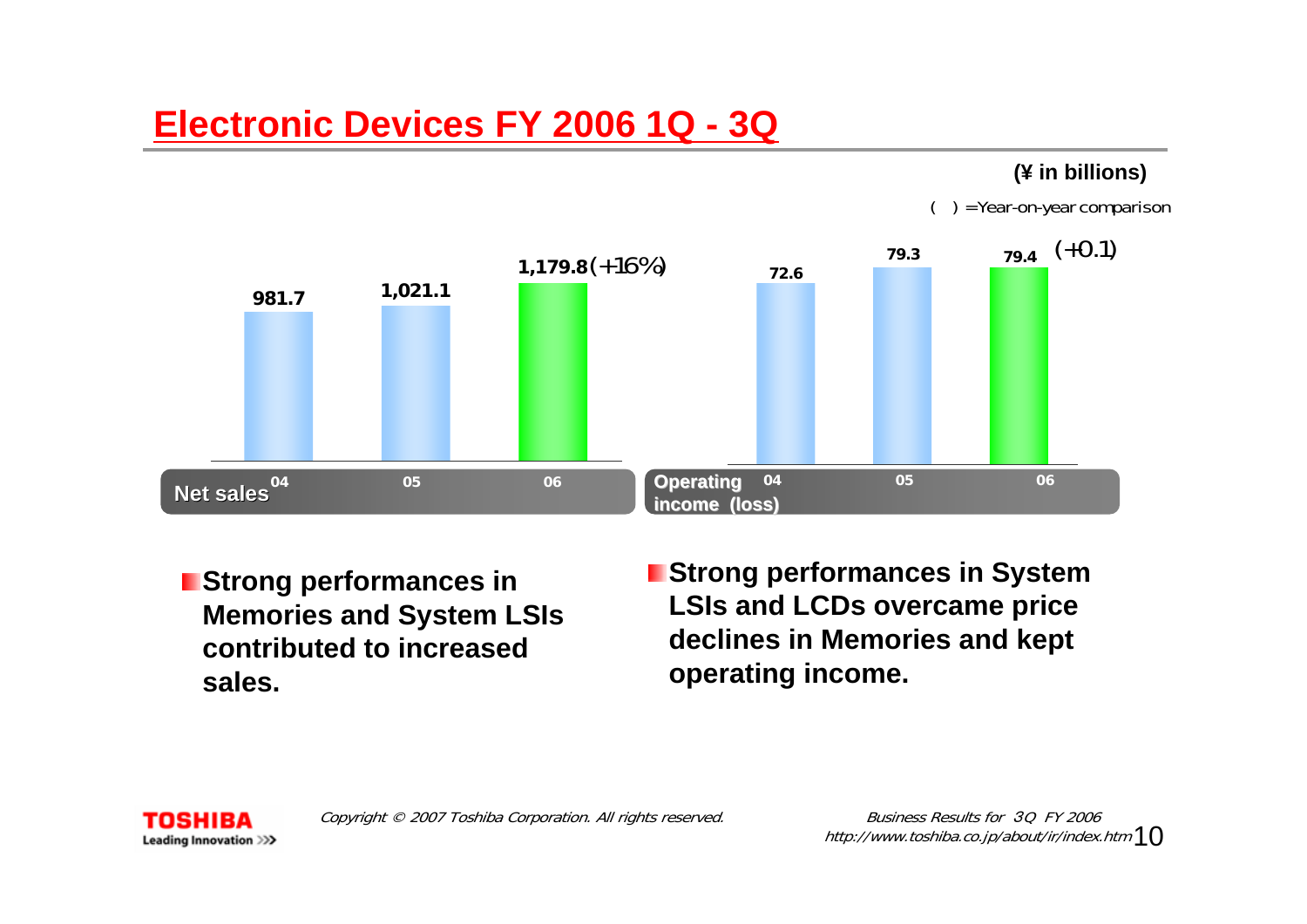## **Semiconductor Business FY 2006 1Q - 3Q**

#### **(¥ in billions)**

( ) = Year-on-year comparison



- **Strong performances in Memories and System LSIs increased sales.**
- **Operating income grew in the first half of FY2006.**
- **Memory price declines in the third quarter impacted on the business, but System LSIs generated higher profit and income remained flat.**



Copyright © 2007 Toshiba Corporation. All rights reserved.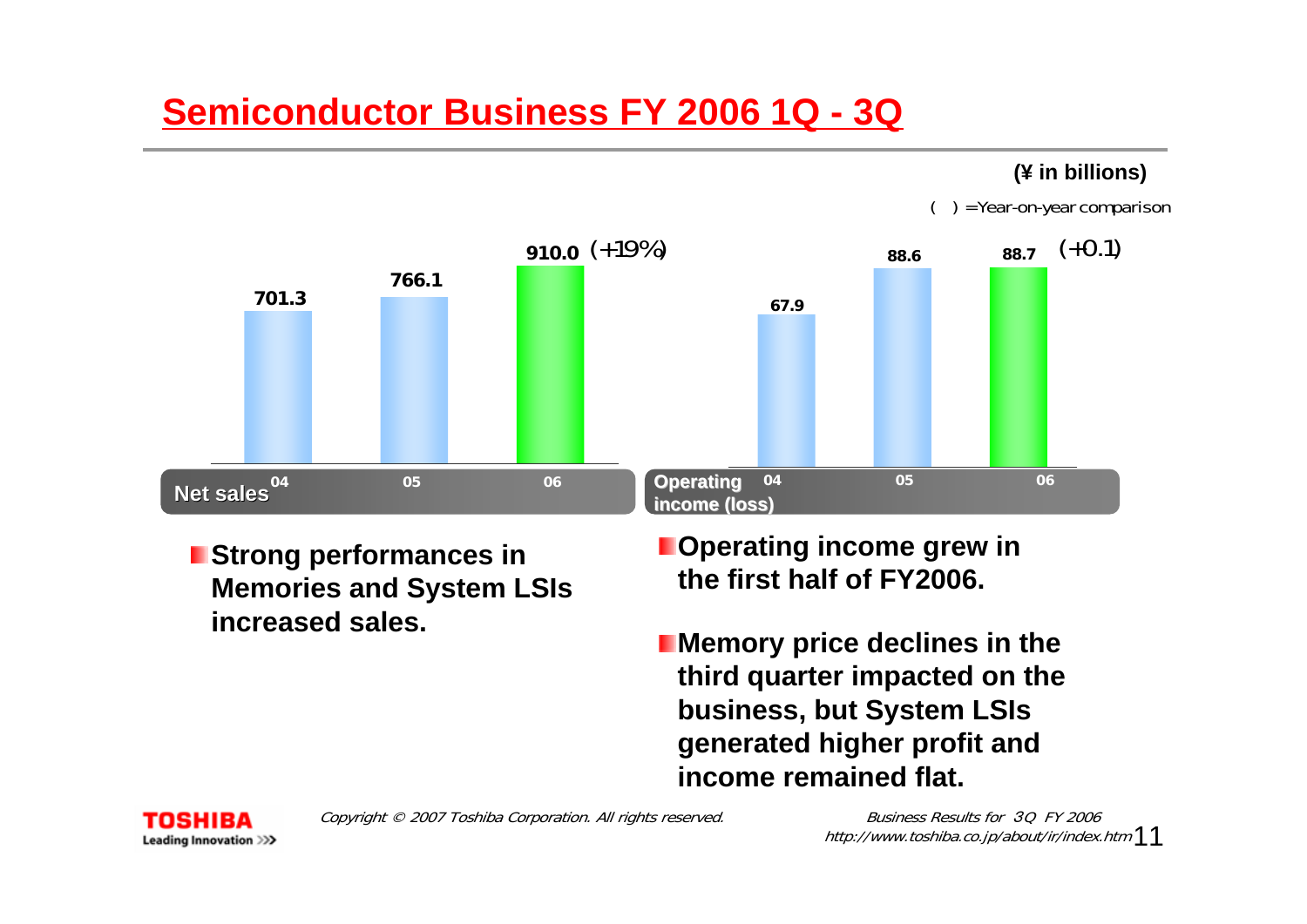#### **(¥ in billions)**

## **Quarterly Trend in Operating Income**





Copyright © 2007 Toshiba Corporation. All rights reserved.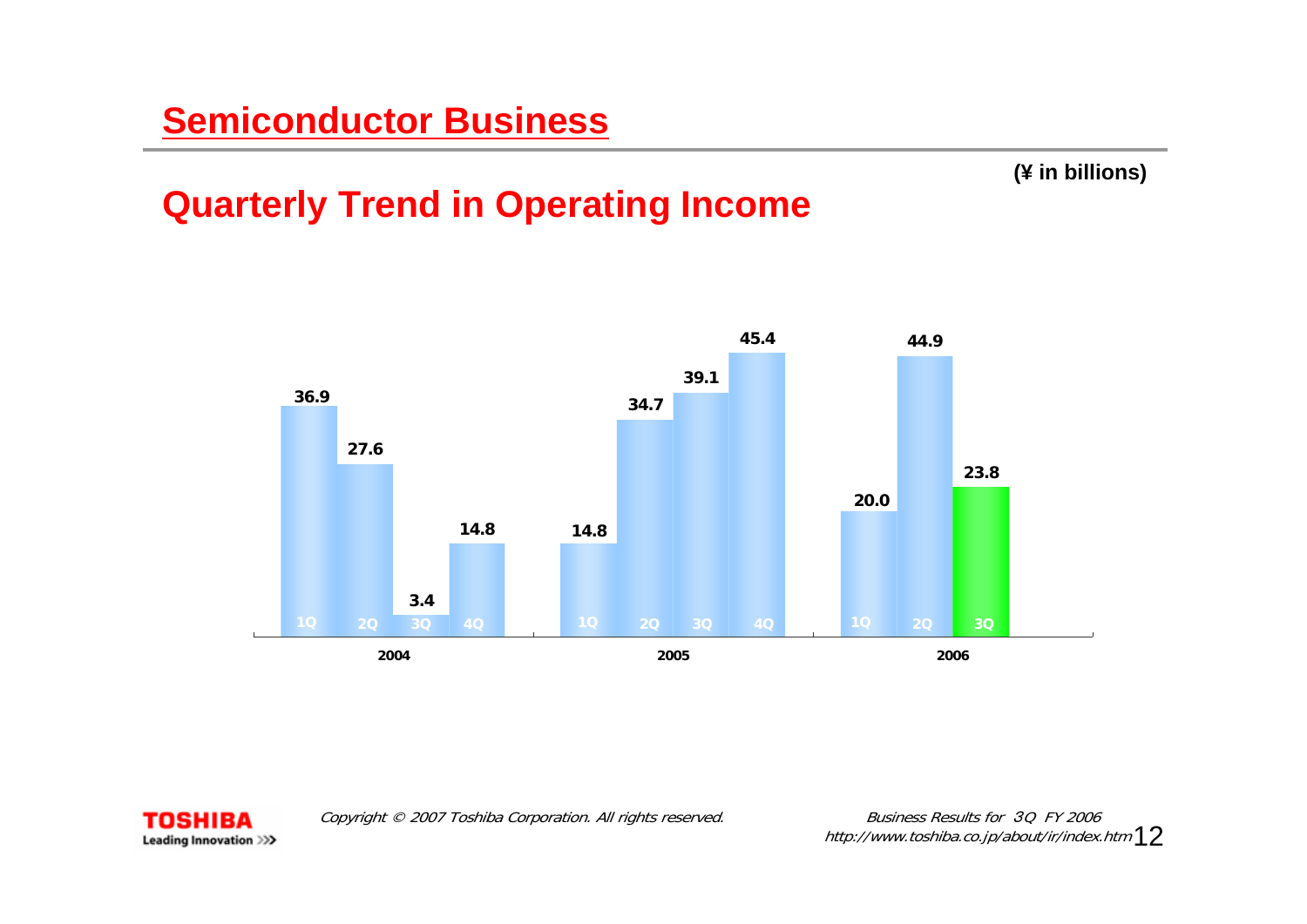## **LCD Business FY 2006 1Q - 3Q**

#### **(¥ in billions)**





**Example 3 Sales of LCDs for mobile devices grew, especially in overseas markets.**

- **Cost for PC products improved.**
- **Improvements in cost for mobile devices and growth in overseas markets generated higher profit.**

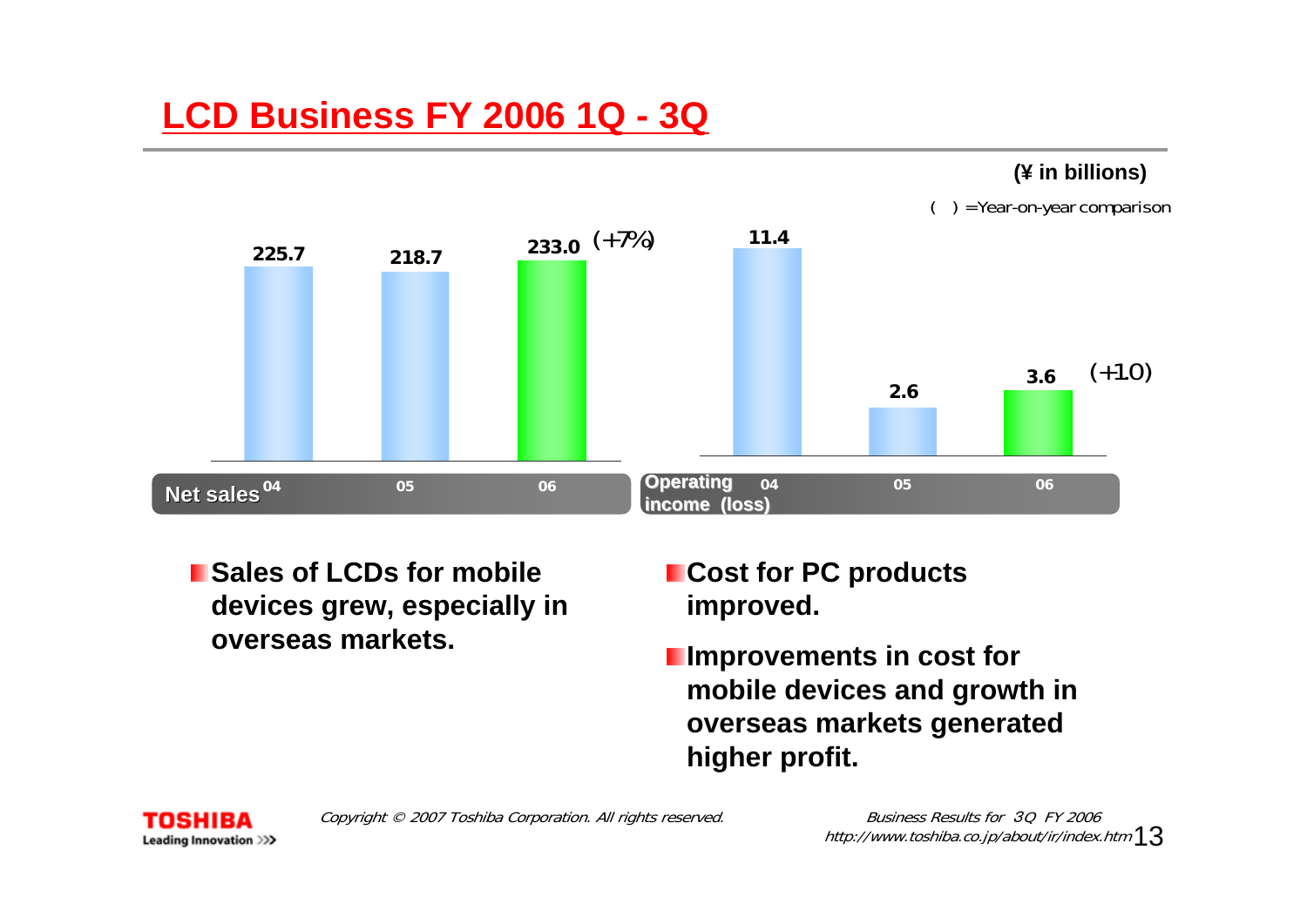## **Social Infrastructure FY 2006 1Q - 3Q**



- **Strong performances in Social Infrastructure Systems and Medical Systems, and the acquisition of Westinghouse, contributed to sales.**
- **Extrang performances in Social Infrastructure Systems and improvement in the Solutions business contributed to increased operating income.**

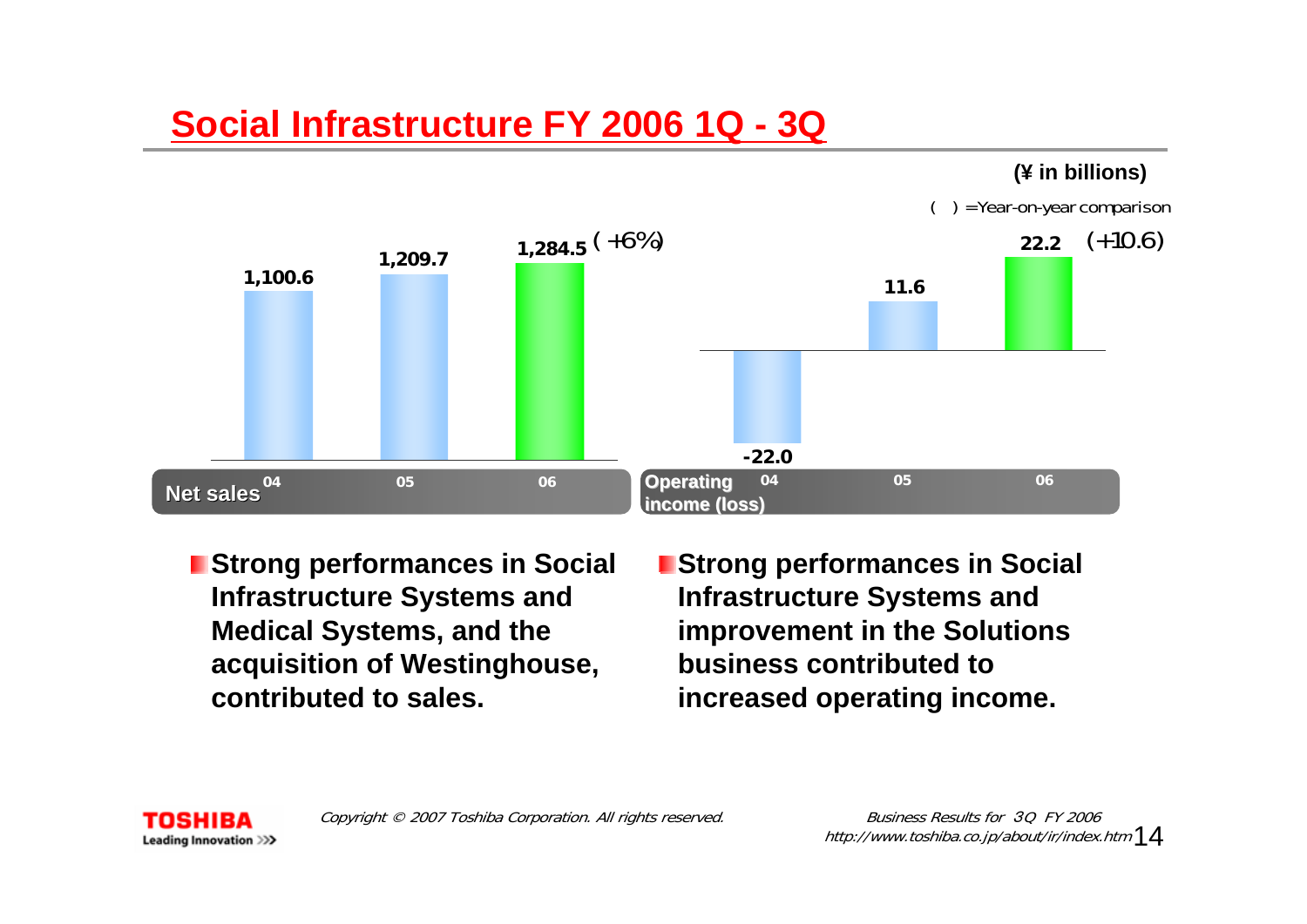

#### **Others FY 2006 1Q - 3Q**

Leading Innovation >>>



http://www.toshiba.co.jp/about/ir/index.htm  $15$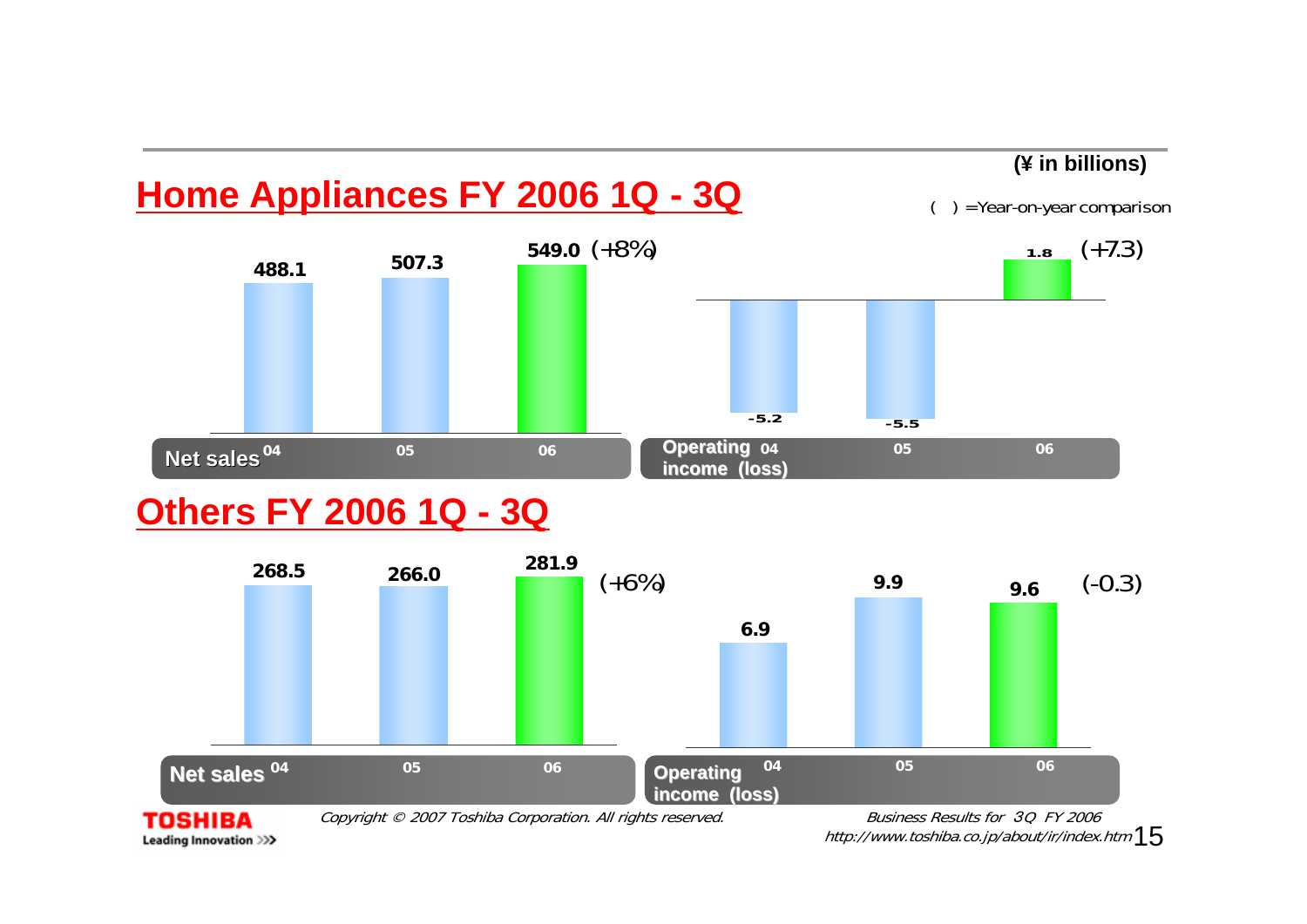## **Non Operating Income and Expense FY 2006 1Q - 3Q**

**(¥ in billions)**

|                                             | FY2006(A) FY2005(B) |         | $(\overline{A})-\overline{B})'$ |
|---------------------------------------------|---------------------|---------|---------------------------------|
| Gain on sales of securities                 | 60.6                | 0.8     | 59.8                            |
| Gain on sales of fixed assets               | 19.9                | 0.3     | 19.6                            |
| Foreign Exchange Gain                       | 13.0                | $-4.1$  | 17.1                            |
| Equity in earnings of affiliates            | 8.4                 | 2.2     | 6.2                             |
| <b>Others</b>                               | $-21.4$             | $-27.4$ | 6.0                             |
| Non operating income and<br>expense (total) | 80.5                | $-28.2$ | 108.7                           |

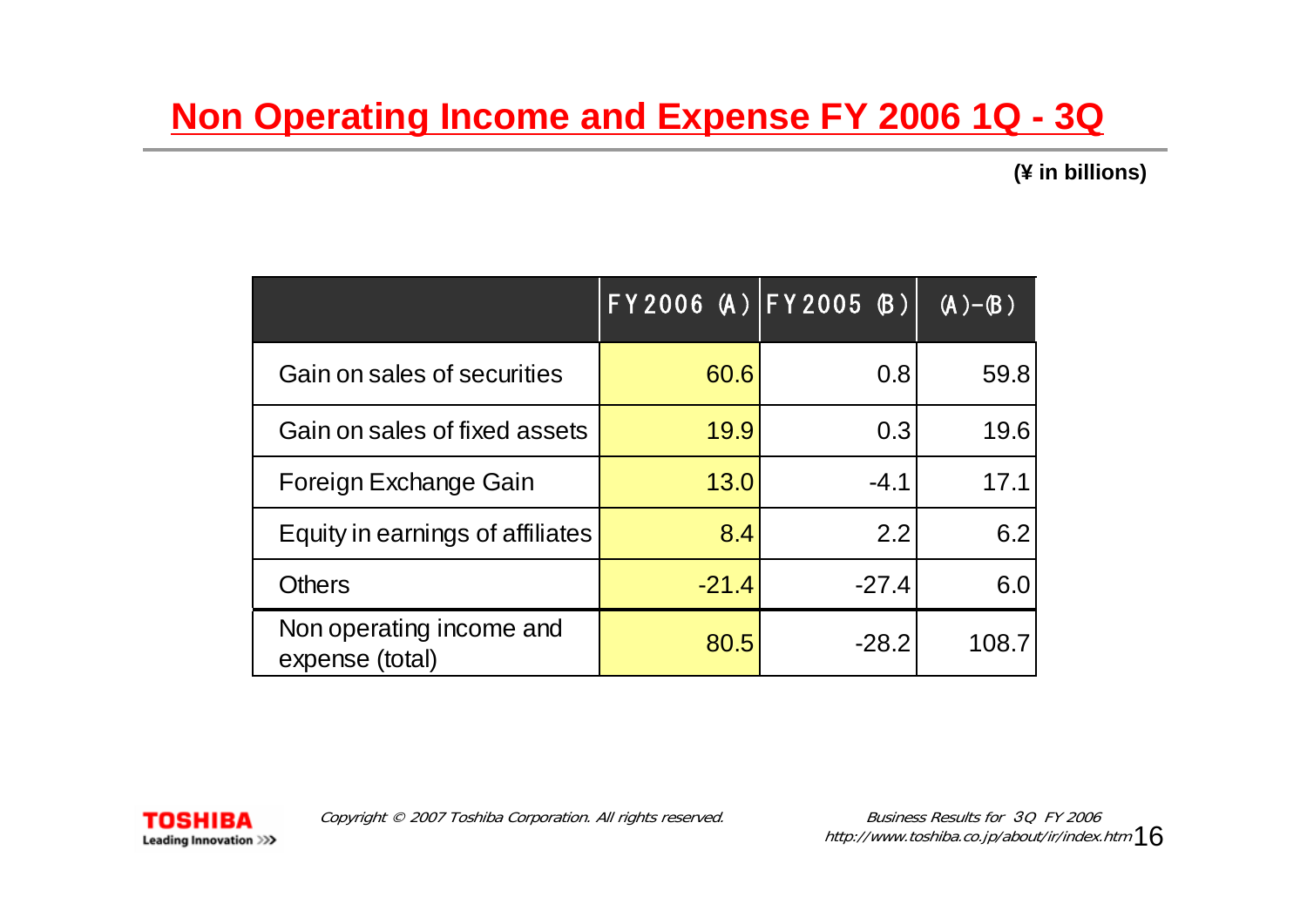#### **Cash Flows FY 2006 1Q - 3Q**

#### **(¥ in billions)**





Copyright © 2007 Toshiba Corporation. All rights reserved.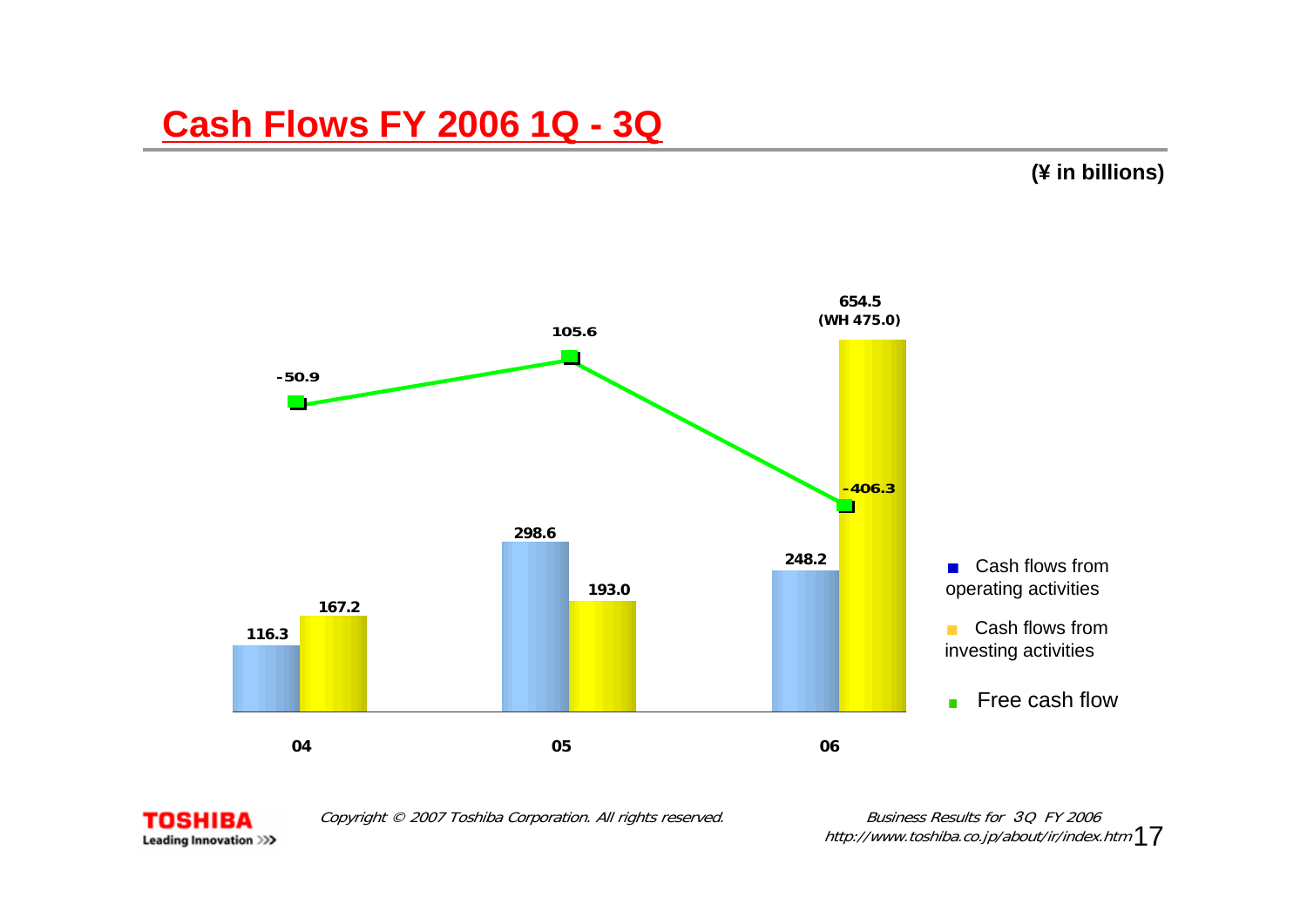#### **(¥ in billions)**





Copyright © 2007 Toshiba Corporation. All rights reserved.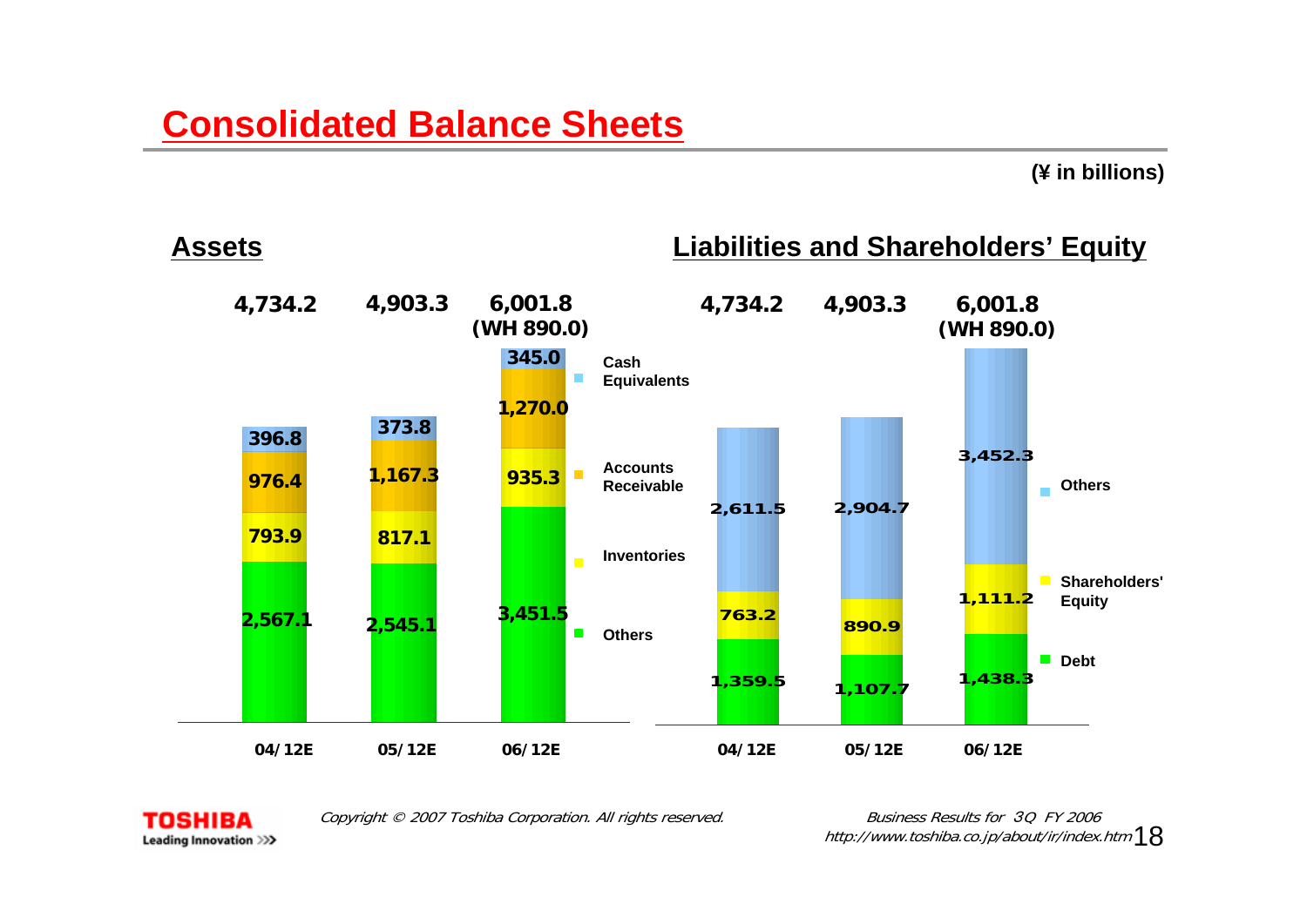#### **(¥ in billions)**





Copyright © 2007 Toshiba Corporation. All rights reserved.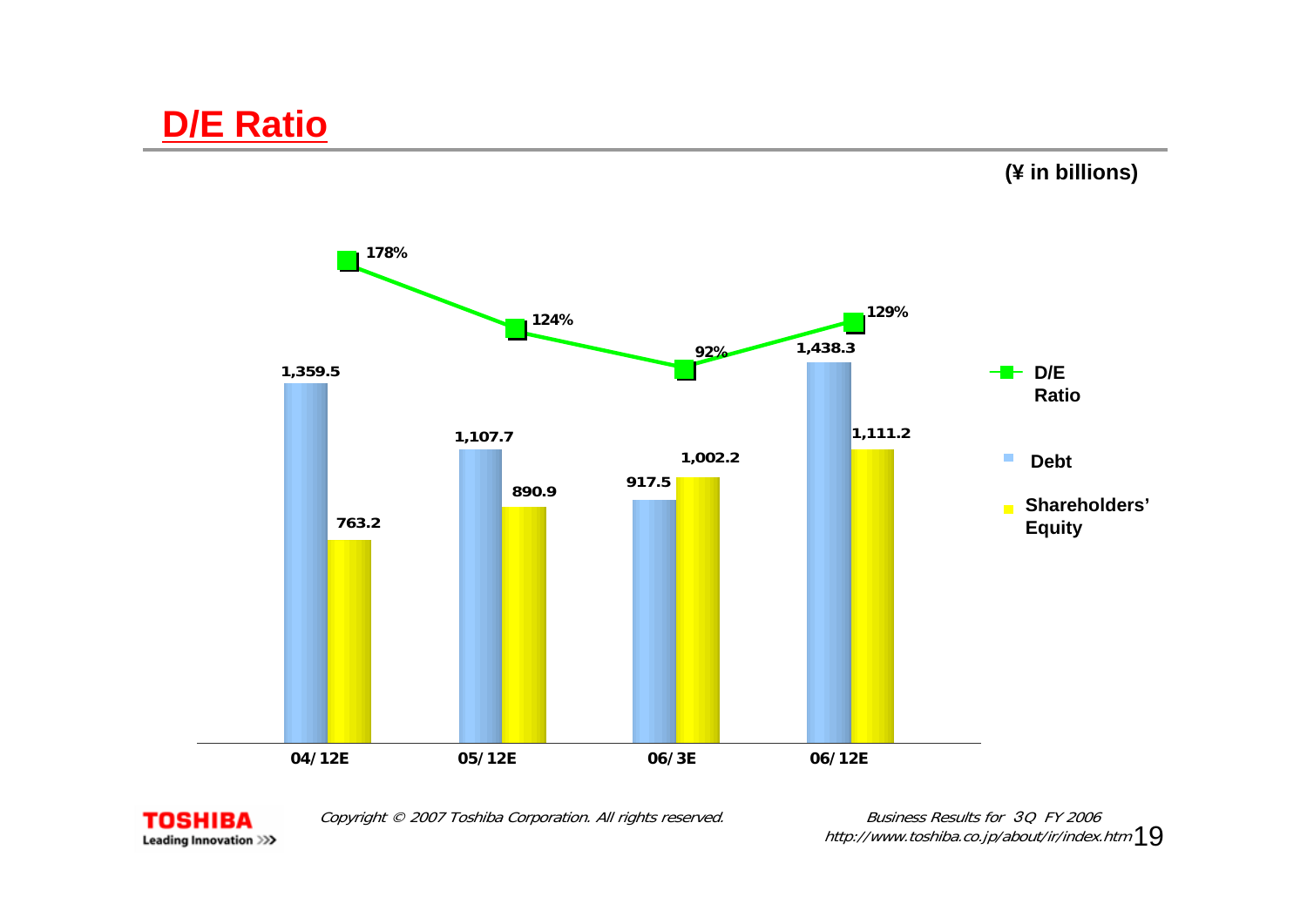#### **Consolidated Forecast for FY2006 (Full Year)**

**(¥ in billions)**

|                                                               | <b>FY2006</b><br>(Forecast)<br>(A) | <b>FY2006</b><br>(Forecast<br>as of Oct.)<br>(B) | <b>FY2005</b><br>(Actual)<br>(C) | $(A) - (B)$        | $(A) - (C)$    |
|---------------------------------------------------------------|------------------------------------|--------------------------------------------------|----------------------------------|--------------------|----------------|
| Net sales                                                     | 7,000.0                            | 6,750.0                                          | 6,343.5                          | 250.0              | 656.5          |
| Operating income<br>$(\text{loss})$                           | 250.0<br>3.6%                      | 270.0<br>4.0%                                    | 240.6<br>3.8%                    | $-20.0$<br>$-0.4%$ | 9.4<br>$-0.2%$ |
| Income (loss) before<br>income taxes and<br>minority interest | 290.0<br>4.1%                      | 270.0<br>4.0%                                    | 178.2<br>2.8%                    | 20.0<br>0.1%       | 111.8<br>1.3%  |
| Net income (loss)                                             | 120.0<br>1.7%                      | 110.0<br>1.6%                                    | 78.2<br>1.2%                     | 10.0<br>0.1%       | 41.8<br>0.5%   |



Copyright © 2007 Toshiba Corporation. All rights reserved.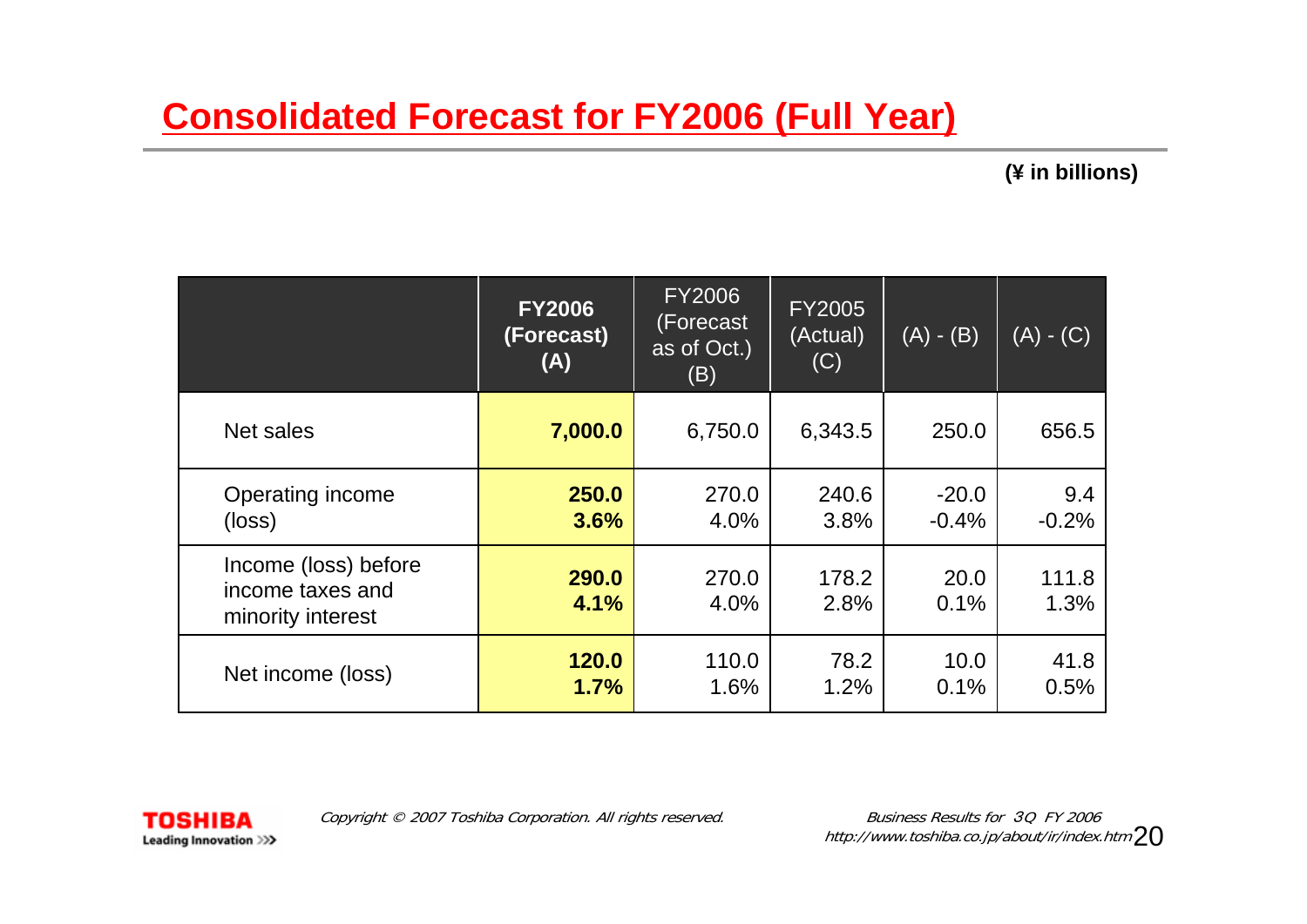## **FY2006 Segment Information (Full Year) (¥ in billions)**

| Net sales                 | FY2006 (A)    | FY2006 (Forecast<br>(B)<br>as of Oct) | FY2005 (C)    | $(A) - (B)$            | $(A) - (C)$       |
|---------------------------|---------------|---------------------------------------|---------------|------------------------|-------------------|
| <b>Digital Products</b>   | 2,780.0       | 2,750.0                               | 2,536.5       | 30.0                   | 243.5             |
| <b>Electronic Devices</b> | 1,590.0       | 1,550.0                               | 1,388.1       | 40.0                   | 201.9             |
| Social Infrastructure     | 2,080.0       | 1,970.0                               | 1,882.3       | 110.0                  | 197.7             |
| Home Appliances           | 740.0         | 730.0                                 | 687.5         | 10.0                   | 52.5              |
| <b>Others</b>             | 380.0         | 370.0                                 | 379.8         | 10.0                   | 0.2               |
| Total                     | 7,000.0       | 6,750.0                               | 6,343.5       | 250.0                  | 656.5             |
| Operating income (loss)   | FY2006 (A)    | FY2006 (Forecast<br>(B)<br>as of Oct) | FY2005 (C)    | $(A) - (B)$            | $(A)$ - $(C)$     |
| <b>Digital Products</b>   | 15.0<br>0.5%  | 15.0<br>0.5%                          | 20.9<br>0.8%  | $\Omega$<br>0.0%       | $-5.9$<br>$-0.3%$ |
| <b>Electronic Devices</b> | 115.0<br>7.2% | 130.0<br>8.4%                         | 123.3<br>8.9% | $-15.0$<br>$-1.2%$     | $-8.3$<br>$-1.7%$ |
| Social Infrastructure     | 95.0<br>4.6%  | 95.0<br>4.8%                          | 76.5<br>4.1%  | $\Omega$<br>$-0.2%$    | 18.5<br>0.5%      |
| Home Appliances           | 10.0<br>1.4%  | 10.0<br>1.4%                          | 2.7<br>0.4%   | $\overline{0}$<br>0.0% | 7.3<br>1.0%       |
| <b>Others</b>             | 15.0<br>3.9%  | 20.0<br>5.4%                          | 18.0<br>4.7%  | $-5.0$<br>$-1.5%$      | $-3.0$<br>$-0.8%$ |
| Total                     | 250.0<br>3.6% | 270.0<br>4.0%                         | 240.6<br>3.8% | $-20.0$<br>$-0.4%$     | 9.4<br>$-0.2%$    |



Copyright © 2007 Toshiba Corporation. All rights reserved.